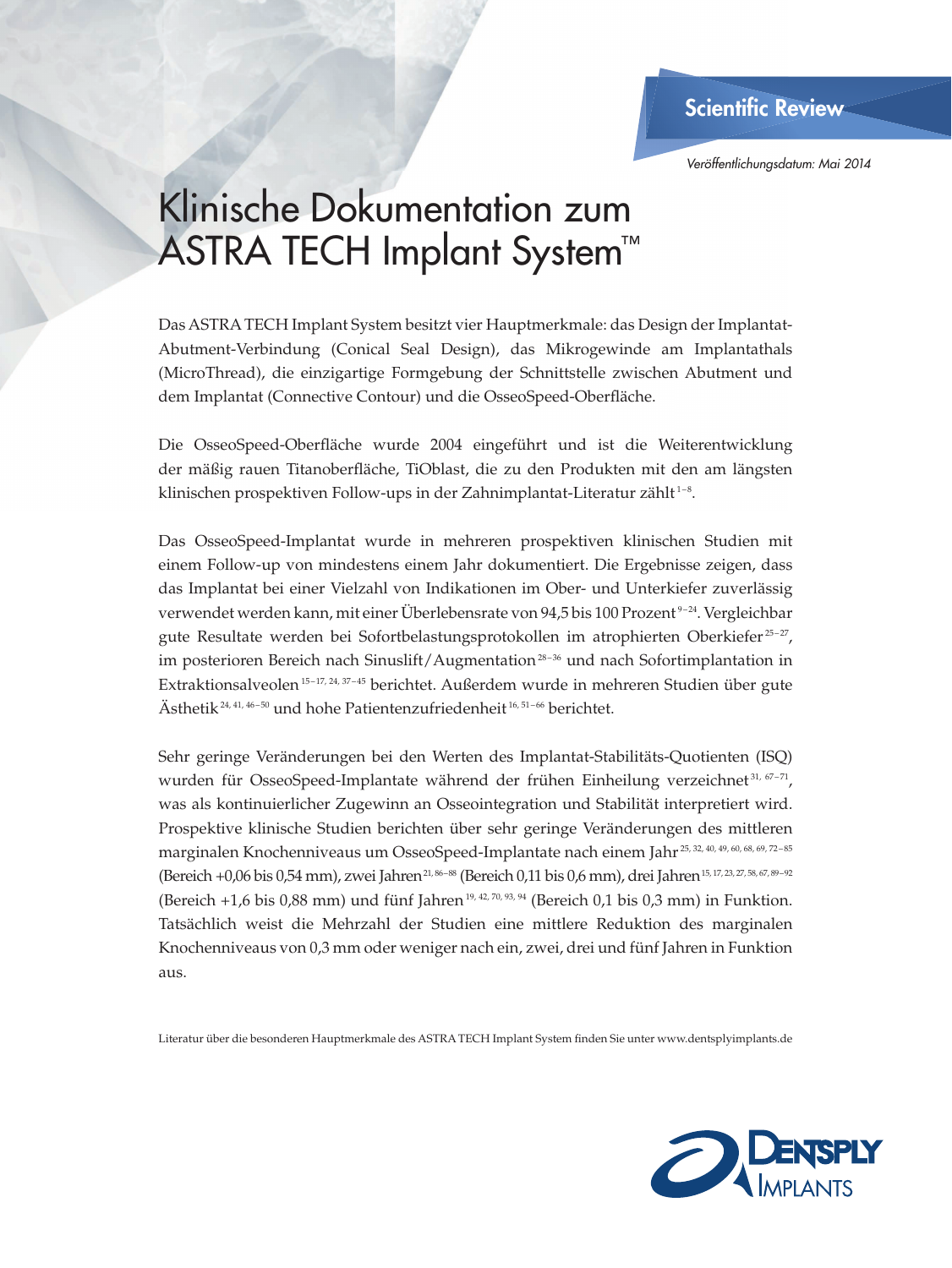## Referenzen

1. Rasmusson L, Roos J, Bystedt H. A 10-year follow-up study of titanium dioxide-blasted implants. Clin Impl Dent Rel Res 2005;7(1):36-42. [Abstract in PubMed](http://www.ncbi.nlm.nih.gov/entrez/query.fcgi?cmd=Retrieve&db=PubMed&dopt=Citation&list_uids=15903173)

2. Vroom MG, Sipos P, de Lange GL, et al. Effect of surface topography of screw-shaped titanium implants in humans on clinical and radiographic parameters: a 12-year prospective study. Clin Oral Implants Res 2009;20(11):1231-39. [Abstract in PubMed](http://www.ncbi.nlm.nih.gov/entrez/query.fcgi?cmd=Retrieve&db=PubMed&dopt=Citation&list_uids=19709060)

3. Albrektsson T, Sennerby L, Wennerberg A. State of the art of oral implants. Periodontol 2000 2008;47:15-26. [Abstract in PubMed](http://www.ncbi.nlm.nih.gov/entrez/query.fcgi?cmd=Retrieve&db=PubMed&dopt=Citation&list_uids=18412571)

4. Albrektsson T, Wennerberg A. Oral implant surfaces: Part 2-review focusing on clinical knowledge of different surfaces. Int J Prosthodont 2004;17(5):544-64. [Abstract in PubMed](http://www.ncbi.nlm.nih.gov/entrez/query.fcgi?cmd=Retrieve&db=PubMed&dopt=Citation&list_uids=15543911)

5. Jacobs R, Pittayapat P, van Steenberghe D, et al. A split-mouth comparative study up to 16 years of two screw-shaped titanium implant systems. J Clin Periodontol 2010;37(12):119-1127. [Abstract in PubMed](http://www.ncbi.nlm.nih.gov/entrez/query.fcgi?cmd=Retrieve&db=PubMed&dopt=Citation&list_uids=20874829)

6. Ravald N, Dahlgren S, Teiwik A, et al. Long-term evaluation of Astra Tech and Branemark implants in patients treated with full-arch bridges. Results after 12-15 years. Clin Oral Implants Res 2013;24(10):1144-51. [Abstract in PubMed](http://www.ncbi.nlm.nih.gov/pubmed/22762251)

7. Mertens C, Steveling HG. Implant-supported fixed prostheses in the edentulous maxilla: 8-year prospective results. Clin Oral Implants Res 2010;22(5):464-72. [Abstract in PubMed](http://http//www.ncbi.nlm.nih.gov/entrez/query.fcgi?cmd=Retrieve&db=PubMed&dopt=Citation&list_uids=21087314)

8. Renvert S, Lindahl C, Persson RG. The incidence of peri-implantitis for two different implant systems over a period of thirteen years. J Clin Periodontol 2012;39(12):1191-7. [Abstract in PubMed](http://www.ncbi.nlm.nih.gov/pubmed/23151295)

9. Stanford CM, Wagner W, Rodriguez YBR, et al. Evaluation of the effectiveness of dental implant therapy in a practice-based network (FOCUS). Int J Oral Maxillofac Implants 2010;25(2):367-73. [Abstract in PubMed](http://www.ncbi.nlm.nih.gov/entrez/query.fcgi?cmd=Retrieve&db=PubMed&dopt=Citation&list_uids=20369097)

10. Bressan E, Tomasi C, Stellini E, et al. Implant-supported mandibular overdentures: a cross-sectional study. Clin Oral Implants Res 2012;23(7):814-9. [Abstract in PubMed](http://www.ncbi.nlm.nih.gov/entrez/query.fcgi?cmd=Retrieve&db=PubMed&dopt=Citation&list_uids=21631597)

11. D'haese J, De Bruyn H. Effect of smoking habits on accuracy of implant placement using mucosally supported stereolithographic surgical guides. Clin Impl Dent Rel Res 2011;E-pub May 20, doi:10.1111/j.1708-8208.2011.00353.x. [Abstract in PubMed](http://www.ncbi.nlm.nih.gov/pubmed?term=D)

12. D'haese J, Van De Velde T, Elaut L, et al. A prospective study on the accuracy of mucosally supported stereolithographic surgical guides in fully edentulous maxillae. Clin Impl Dent Rel Res 2012;14(2):293-303. [Abstract in PubMed](http://www.ncbi.nlm.nih.gov/pubmed/19906267)

13. Mumcu E, Bilhan H, Geckili O. The influence of healing type on marginal bone levels of implants supporting mandibular overdentures: A randomized clinical study. Indian J Dent Res 2012;23(4):514-8. [Abstract in PubMed](http://www.ncbi.nlm.nih.gov/pubmed/23257488)

14. Lops D, Bressan E, Chiapasco M, et al. Zirconia and titanium implant abutments for single-tooth implant prostheses after 5 years of function in posterior regions. Int J Oral & Maxillofac Implants 2013;28(1):281-87.

15. De Bruyn H, Raes F, Cooper LF, et al. Three-years clinical outcome of immediate provisionalization of single Osseospeed implants in extraction sockets and healed ridges. Clin Oral Implants Res 2013;24(2):217-23. [Abstract in PubMed](http://www.ncbi.nlm.nih.gov/pubmed/22469026)

16. Raes F, Cooper LF, Tarrida LG, et al. A casecontrol study assessing oral-health-related quality of life after immediately loaded single implants in healed alveolar ridges or extraction sockets. Clin Oral Implants Res 2012;23(5):602-8. [Abstract in PubMed](http://www.ncbi.nlm.nih.gov/entrez/query.fcgi?cmd=Retrieve&db=PubMed&dopt=Citation&list_uids=21504481)

17. Sanz M, Cecchinato D, Ferrus J, et al. Implants placed in fresh extraction sockets in the maxilla: clinical and radiographic outcomes from a 3-year follow-up examination. Clin Oral Implants Res 2014;25(3):321-7. [Abstract in PubMed](http://www.ncbi.nlm.nih.gov/pubmed/23431960)

18. Limmer B, Sanders AE, Reside G, et al. Complications and Patient-Centered Outcomes with an Implant-Supported Monolithic Zirconia Fixed Dental Prosthesis: 1 Year Results. J Prosthodont 2014;E-pub Jan 8, doi:10.1111/ jopr.12110. [Abstract in PubMed](http://www.ncbi.nlm.nih.gov/pubmed/24393461)

19. Donati M, La Scala V, Di Raimondo R, et al. Marginal bone preservation in single-tooth replacement: A 5-year prospective clinical multicenter study. Clin Impl Dent Rel Res 2013;E-pub July 25, doi:10.1111/cid.12117. [Abstract in PubMed](http://www.ncbi.nlm.nih.gov/pubmed/23879615)

20. Borges T, Lima T, Carvalho A, et al. The influence of customized abutments and custom metal abutments on the presence of the interproximal papilla at implants inserted in single-unit gaps: a 1-year prospective clinical study. Clin Oral Implants Res 2013;E-pub Sep 12, doi:10.1111/clr.12257. [Abstract in PubMed](http://www.ncbi.nlm.nih.gov/pubmed/24025125)

21. Vervaeke S, Collaert B, De Bruyn H. The effect of implant surface modifications on survival and bone loss of immediately loaded implants in the edentulous mandible. Int J Oral Maxillofac Implants 2013;28(5):1352-7. [Abstract in PubMed](http://www.ncbi.nlm.nih.gov/pubmed/24066328)

22. Esquivel-Upshaw JF, Clark AE, Shuster JJ, et al. Randomized clinical trial of implantsupported ceramic-ceramic and metalceramic fixed dental prostheses: preliminary results. J Prosthodont 2014;23(2):73-82. [Abstract in PubMed](http://www.ncbi.nlm.nih.gov/pubmed/23758092)

23. Maiorana C, King P, Quaas S, et al. Clinical and radiographic evaluation of early loaded narrow-diameter implants: 3 years follow-up. Clin Oral Implants Res 2013;E-pub Oct 30, doi:10.1111/clr.12281.

24. Cooper LF, Reside GJ, Raes F, et al. Immediate Provisionalization of Dental Implants Placed in Healed Alveolar Ridges and Extraction Sockets: A 5-year Prospective Evaluation. Int J Oral Maxillofac Implants 2014;29(3):709-17. [Abstract in PubMed](http://www.ncbi.nlm.nih.gov/pubmed/24818212)

25. Toljanic JA, Baer RA, Ekstrand K, et al. Implant rehabilitation of the atrophic edentulous maxilla including immediate fixed provisional restoration without the use of bone grafting: a review of 1-year outcome data from a long-term prospective clinical trial. Int J Oral Maxillofac Implants 2009;24(3):518-26. [Abstract in PubMed](http://www.ncbi.nlm.nih.gov/entrez/query.fcgi?cmd=Retrieve&db=PubMed&dopt=Citation&list_uids=19587876)

26. Toljanic JA, Thor A, Baer R, et al. Immediate fixed restoration of implants in the atrophic edentulous maxilla. Dent Today 2008;27(6):56, 58, 60 passim; quiz 63. [Abstract in PubMed](http://www.ncbi.nlm.nih.gov/entrez/query.fcgi?cmd=Retrieve&db=PubMed&dopt=Citation&list_uids=18605106)

27. Thor A, Ekstrand K, Baer RA, et al. Three-year Follow-up of Immediately Loaded Implants in the Edentulous Atrophic Maxilla: A Study in Patients with Poor Bone Quantity and Quality. Int J Oral Maxillofac Implants 2014;29(3):642-9. [Abstract in PubMed](http://www.ncbi.nlm.nih.gov/pubmed/24818203)

28. Galindo-Moreno P, Padial-Molina M, Fernandez-Barbero JE, et al. Optimal microvessel density from composite graft of autogenous maxillary cortical bone and anorganic bovine bone in sinus augmentation: influence of clinical variables. Clin Oral Implants Res 2010;21(2):221-7. [Abstract in PubMed](http://www.ncbi.nlm.nih.gov/entrez/query.fcgi?cmd=Retrieve&db=PubMed&dopt=Citation&list_uids=20070755)

29. Kahnberg KE, Wallstrom M, Rasmusson L. Local sinus lift for single-tooth implant. I. Clinical and radiographic follow-up. Clin Impl Dent Rel Res 2009;13(3):231-7. [Abstract in PubMed](http://www.ncbi.nlm.nih.gov/entrez/query.fcgi?cmd=Retrieve&db=PubMed&dopt=Citation&list_uids=19744198)

30. Trombelli L, Minenna P, Franceschetti G, et al. Transcrestal sinus floor elevation with a minimally invasive technique. J Periodontol 2010;81(1):158-66. [Abstract in PubMed](http://www.ncbi.nlm.nih.gov/entrez/query.fcgi?cmd=Retrieve&db=PubMed&dopt=Citation&list_uids=20059428)

31. Pieri F, Aldini NN, Fini M, et al. Immediate fixed implant rehabilitation of the atrophic  $edentulous maxilla$  after bilateral sinus floor augmentation: a 12-month pilot study. Clin Impl Dent Rel Res 2012;14 (Suppl 1):e67-82. [Abstract in PubMed](http://www.ncbi.nlm.nih.gov/entrez/query.fcgi?cmd=Retrieve&db=PubMed&dopt=Citation&list_uids=21745321)

32. Piero B, Mario V, Niccolo N, et al. Implant placement in combination with sinus membrane elevation without biomaterials: A 1-year study on 15 patients. Clin Impl Dent Rel Res 2012;14(5):682-9. [Abstract in PubMed](http://www.ncbi.nlm.nih.gov/pubmed/21176096)

33. Sivolella S, Bressan E, Gnocco E, et al. Maxillary sinus augmentation with bovine bone and simultaneous dental implant placement in conditions of severe alveolar atrophy: a retrospective analysis of a consecutively treated case series. Quintessence Int 2011;42(10):851-62. [Abstract in PubMed](http://www.ncbi.nlm.nih.gov/pubmed/22025999)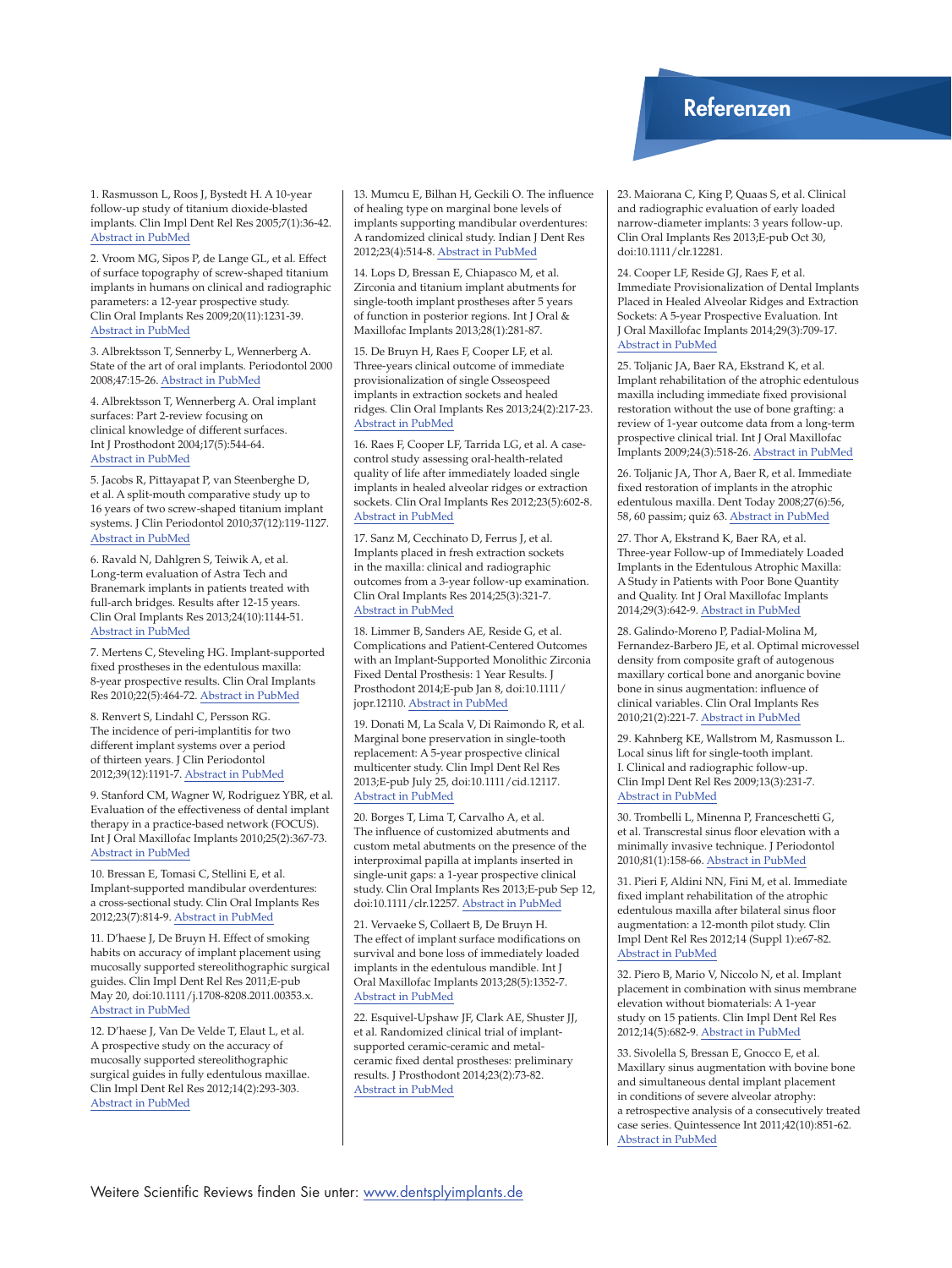34. Mertens C, Steveling HG, Seeberger R, et al. Reconstruction of severely atrophied alveolar ridges with calvarial onlay bone grafts and dental implants. Clin Impl Dent Rel Res 2013;15(5):673-83. [Abstract in PubMed](http://www.ncbi.nlm.nih.gov/pubmed/22008742)

35. Mertens C, Decker C, Seeberger R, et al. Early bone resorption after vertical bone augmentation – a comparison of calvarial and iliac grafts. Clin Oral Implants Res 2013;24(7):820-5. [Abstract in PubMed](http://www.ncbi.nlm.nih.gov/pubmed/22458589)

36. Badr M, Coulthard P, Alissa R, et al. The efficacy of platelet-rich plasma in grafted maxillae. A randomised clinical trial. Eur J Oral Implantol 2010;3(3):233-44. [Abstract in PubMed](http://www.ncbi.nlm.nih.gov/pubmed/20847993)

37. Gökcen-Röhlig B, Meric U, Keskin H. Clinical and radiographic outcomes of implants immediately placed in fresh extraction sockets. Oral Surg Oral Med Oral Pathol Oral Radiol Endod 2010;109(4):1-7. [Abstract in PubMed](http://www.ncbi.nlm.nih.gov/entrez/query.fcgi?cmd=Retrieve&db=PubMed&dopt=Citation&list_uids=20303040)

38. Lops D, Chiapasco M, Rossi A, et al. Incidence of inter-proximal papilla between a tooth and an adjacent immediate implant placed into a fresh extraction socket: 1-year prospective study. Clin Oral Implants Res 2008;19(11):1135-40. ID No. 79132 [Abstract in PubMed](http://www.ncbi.nlm.nih.gov/entrez/query.fcgi?cmd=Retrieve&db=PubMed&dopt=Citation&list_uids=18983316)

39. Acocella A, Bertolai R, Sacco R. Modified insertion technique for immediate implant placement into fresh extraction socket in the first maxillary molar sites: a 3-year prospective study. Implant Dent 2010;19(3):220-8. [Abstract in PubMed](http://www.ncbi.nlm.nih.gov/entrez/query.fcgi?cmd=Retrieve&db=PubMed&dopt=Citation&list_uids=20523178)

40. Barbier L, Abeloos J, De Clercq C, et al. Periimplant bone changes following tooth extraction, immediate placement and loading of implants in the edentulous maxilla. Clin Oral Investig 2012;16(4):1061-70. [Abstract in PubMed](http://www.ncbi.nlm.nih.gov/pubmed/21932023)

41. Noelken R, Neffe BA, Kunkel M, et al. Maintenance of marginal bone support and soft tissue esthetics at immediately provisionalized OsseoSpeed implants placed into extraction sites: 2-year results. Clin Oral Implants Res 2014;25(2):214-20. [Abstract in PubMed](http://www.ncbi.nlm.nih.gov/pubmed/23316954)

42. Berberi AN, Sabbagh JM, Aboushelib MN, et al. A 5-year comparison of marginal bone level following immediate loading of single-tooth implants placed in healed alveolar ridges and extraction sockets in the maxilla. Front Physiol 2014;5:29. [Abstract in PubMed](http://www.ncbi.nlm.nih.gov/pubmed/24550840)

43. Levin B, Wilk B. Immediate provisionalization of immediate implants in the esthetic zone: a prospective case series evaluating implant survival, esthetics, and bone maintenance. Compendium 2013;34(5):352-61.

44. Cecchinato D, Lops D, Salvi GE, et al. A prospective, randomized, controlled study using OsseoSpeed implants placed in maxillary fresh extraction socket: soft tissues response. Clin Oral Implants Res 2013;E-pub Dec 5, doi:10.1111/clr.12295. [Abstract in PubMed](http://www.ncbi.nlm.nih.gov/pubmed/24298982)

45. Raes F, Renckens L, Aps J, et al. Reliability of circumferential bone level assessment around single implants in healed ridges and extraction sockets using cone beam CT. Clin Impl Dent Rel Res 2013;15(5):661-72. [Abstract in PubMed](http://www.ncbi.nlm.nih.gov/pubmed/22008055)

46. Bressan E, Paniz G, Lops D, et al. Influence of abutment material on the gingival color of implant-supported all-ceramic restorations: a prospective multicenter study. Clin Oral Implants Res 2010;22(6):631-7. [Abstract in PubMed](http://www.ncbi.nlm.nih.gov/entrez/query.fcgi?cmd=Retrieve&db=PubMed&dopt=Citation&list_uids=21070378)

47. Raes F, Cosyn J, Crommelinck E, et al. Immediate and conventional single implant treatment in the anterior maxilla: 1-year results of a case series on hard and soft tissue response and aesthetics. J Clin Periodontol 2011;38(4):385-94. [Abstract in PubMed](http://www.ncbi.nlm.nih.gov/entrez/query.fcgi?cmd=Retrieve&db=PubMed&dopt=Citation&list_uids=21272052)

48. Raes F, Cosyn J, De Bruyn H. Clinical, aesthetic, and patient-related outcome of immediately loaded single implants in the anterior maxilla: A prospective study in extraction sockets, healed ridges, and grafted sites. Clin Impl Dent Rel Res 2013;15(6):819-35. [Abstract in PubMed](http://www.ncbi.nlm.nih.gov/pubmed/22251879)

49. Tsuda H, Rungcharassaeng K, Kan JY, et al. Peri-implant tissue response following connective tissue and bone grafting in conjunction with immediate single-tooth replacement in the esthetic zone: A case series. Int J Oral Maxillofac Implants 2011;26(2):427-36. [Abstract in PubMed](http://www.ncbi.nlm.nih.gov/entrez/query.fcgi?cmd=Retrieve&db=PubMed&dopt=Citation&list_uids=21483896)

50. van Brakel R, Noordmans HJ, Frenken J, et al. The effect of zirconia and titanium implant abutments on light reflection of the supporting soft tissues. Clin Oral Implants Res 2011;22(10):1172-8. [Abstract in PubMed](http://www.ncbi.nlm.nih.gov/entrez/query.fcgi?cmd=Retrieve&db=PubMed&dopt=Citation&list_uids=21251080)

51. Bashutski JD, Wang HL, Rudek I, et al. Effect of flapless surgery on single-tooth implants in the esthetic zone: a randomized clinical trial. J Periodontol 2013;84(12):1747-54. [Abstract in PubMed](http://www.ncbi.nlm.nih.gov/pubmed/23347348)

52. Bilhan H, Geckili O, Sulun T, et al. A qualityof-life comparison between self-aligning and ball attachment systems for two-implant-retained mandibular overdentures. J Oral Implantol 2010;37(sp1):167-73. [Abstract in PubMed](http://www.ncbi.nlm.nih.gov/entrez/query.fcgi?cmd=Retrieve&db=PubMed&dopt=Citation&list_uids=20662674)

53. De Kok I, Chang K-H, Li T-S, et al. Comparison of three-implant-supported fixed dentures and two-implant-retained overdentures in the edentulous mandible: A pilot study of treatment efficacy and patient satisfaction. Int J Oral Maxillofac Implants 2011;26(2):415-26. [Abstract in PubMed](http://www.ncbi.nlm.nih.gov/pubmed/21483895)

54. Erkapers M, Ekstrand K, Baer RA, et al. Patient satisfaction following dental implant treatment with immediate loading in the edentulous atrophic maxilla. Int J Oral Maxillofac Implants 2011;26(2):356-64. [Abstract in PubMed](http://www.ncbi.nlm.nih.gov/entrez/query.fcgi?cmd=Retrieve&db=PubMed&dopt=Citation&list_uids=21483889)

## Referenzen Referenzen

55. Gates WD, 3rd, Cooper LF, Sanders AE, et al. The effect of implant-supported removable partial dentures on oral health quality of life. Clin Oral Implants Res 2014;25(2):207-13. [Abstract in PubMed](http://www.ncbi.nlm.nih.gov/pubmed/23278481)

56. Geckili O, Bilhan H, Bilgin T. Impact of mandibular two-implant retained overdentures on life quality in a group of elderly Turkish edentulous patients. Arch Gerontol Geriatr 2011;53(2):233-6. [Abstract in PubMed](http://www.ncbi.nlm.nih.gov/entrez/query.fcgi?cmd=Retrieve&db=PubMed&dopt=Citation&list_uids=21183231)

57. Hosseini M, Gotfredsen K. A feasible, aesthetic quality evaluation of implantsupported single crowns: an analysis of validity and reliability. Clin Oral Implants Res 2012;23(4):453-8. [Abstract in PubMed](http://www.ncbi.nlm.nih.gov/entrez/query.fcgi?cmd=Retrieve&db=PubMed&dopt=Citation&list_uids=21443589)

58. Hosseini M, Worsaae N, Schiodt M, et al. A 3-year prospective study of implantsupported, single-tooth restorations of allceramic and metal-ceramic materials in patients with tooth agenesis. Clin Oral Implants Res 2013;24(10):1078-87. [Abstract in PubMed](http://www.ncbi.nlm.nih.gov/pubmed/22708959)

59. Pieri F, Aldini NN, Marchetti C, et al. Esthetic outcome and tissue stability of maxillary anterior single-tooth implants following reconstruction with mandibular block grafts: a 5-year prospective study. Int J Oral Maxillofac Implants 2013;28(1):270-80. [Abstract in PubMed](http://www.ncbi.nlm.nih.gov/pubmed/23377074)

60. Slot W, Raghoebar GM, Vissink A, et al. Maxillary overdentures supported by four or six implants in the anterior region; 1-year results from a randomized controlled trial. J Clin Periodontol 2013;40(3):303-10. [Abstract in PubMed](http://www.ncbi.nlm.nih.gov/pubmed/23320877)

61. Kriz P, Seydlova M, Dostalova T, et al. Oral health-related quality of life and dental implants - preliminary study. Cent Eur J Med 2012;7(2):209-15.

62. Van Lierde K, Browaeys H, Corthals P, et al. Comparison of speech intelligibility, articulation and oromyofunctional behaviour in subjects with single-tooth implants, fixed implant prosthetics or conventional removable prostheses. J Oral Rehabil 2012;39(4):285-93. [Abstract in PubMed](http://dx.doi.org/10.1111/j.1365-2842.2011.02282.x)

63. Vera C, De Kok IJ, Chen W, et al. Evaluation of post-implant buccal bone resorption using cone beam computed tomography: a clinical pilot study. Int J Oral Maxillofac Implants 2012;27(5):1249-57. [Abstract in PubMed](http://www.ncbi.nlm.nih.gov/pubmed/23057042)

64. Kriz P, Seydlova M, Dostalova T, et al. Dental implants and improvement of oral health-related quality of life. Community Dent Oral Epidemiol 2012;40(Suppl 1):65-70.

65. Van Lierde KM, Corthals P, Browaeys H, et al. Impact of anterior single-tooth implants on quality of life, articulation and oromyofunctional behaviour: a pilot study. J Oral Rehabil 2011;38(3):170-5. [Abstract in PubMed](http://www.ncbi.nlm.nih.gov/pubmed/20880325)